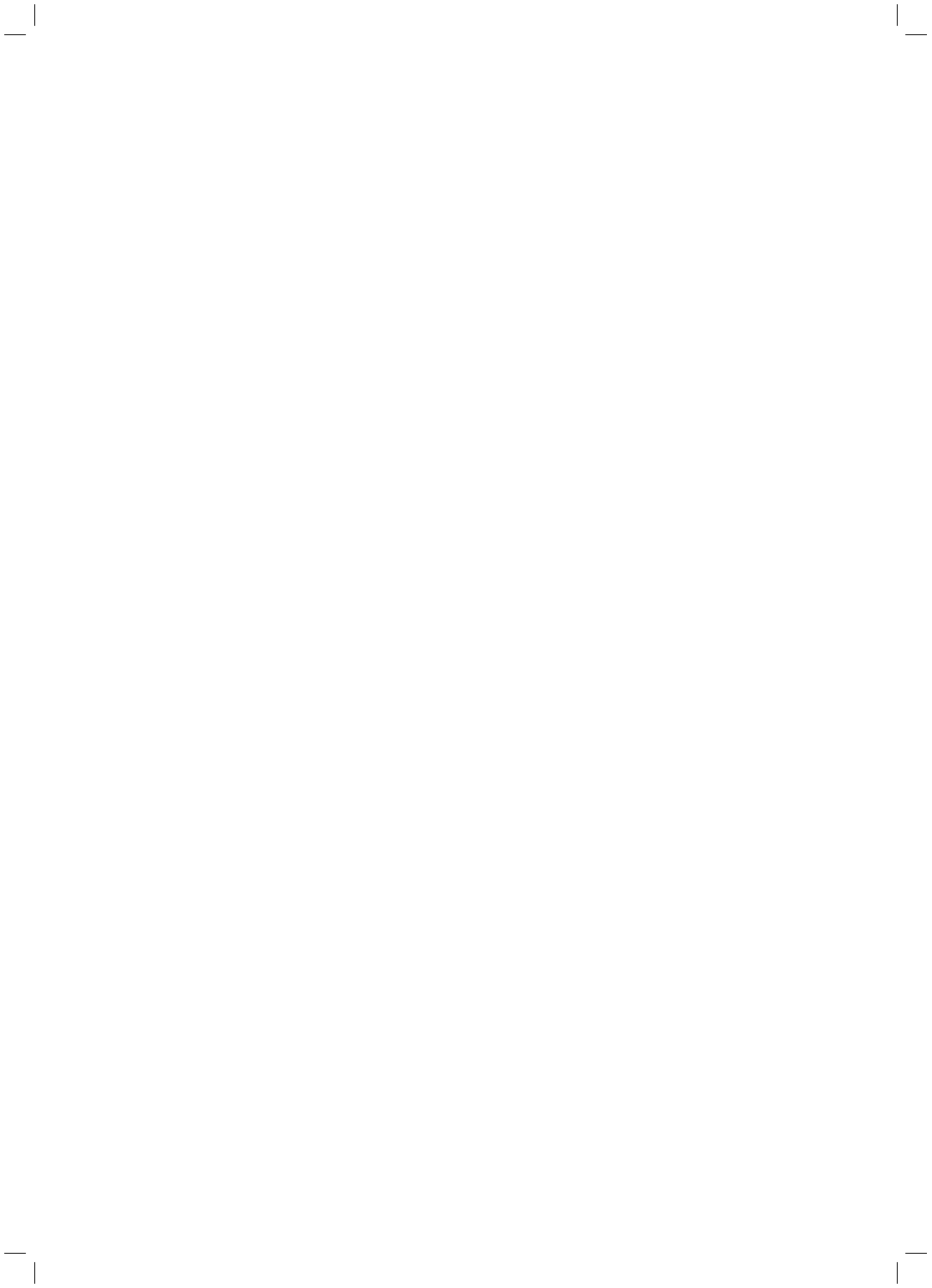

CONTENTS

# **Contents**

The number of each flow chart is the same as the number of the clause in the NEC4 Y(IR)1 Clause to which it primarily relates.

| Acknowledgements                                         | $\mathbf v$ |
|----------------------------------------------------------|-------------|
| <b>Flow Charts</b>                                       | 1           |
| ALC Flow Chart Y(IR)1: Construction Contracts Act 2013   | 1           |
| DBOC Flow Chart Y(IR)1: Construction Contracts Act 2013  | 2           |
| ECC Flow Chart Y(IR)1: Construction Contracts Act 2013   | 3           |
| ECSC Flow Chart YS(IR)1: Construction Contracts Act 2013 | 4           |
| PSC Flow Chart Y(IR)1: Construction Contracts Act 2013   | 5           |
| PSSC Flow Chart YS(IR)1: Construction Contracts Act 2013 | 6           |
| TSC Flow Chart Y(IR)1: Construction Contracts Act 2013   | 7           |
| TSSC Flow Chart YS(IR)1: Construction Contracts Act 2013 | 8           |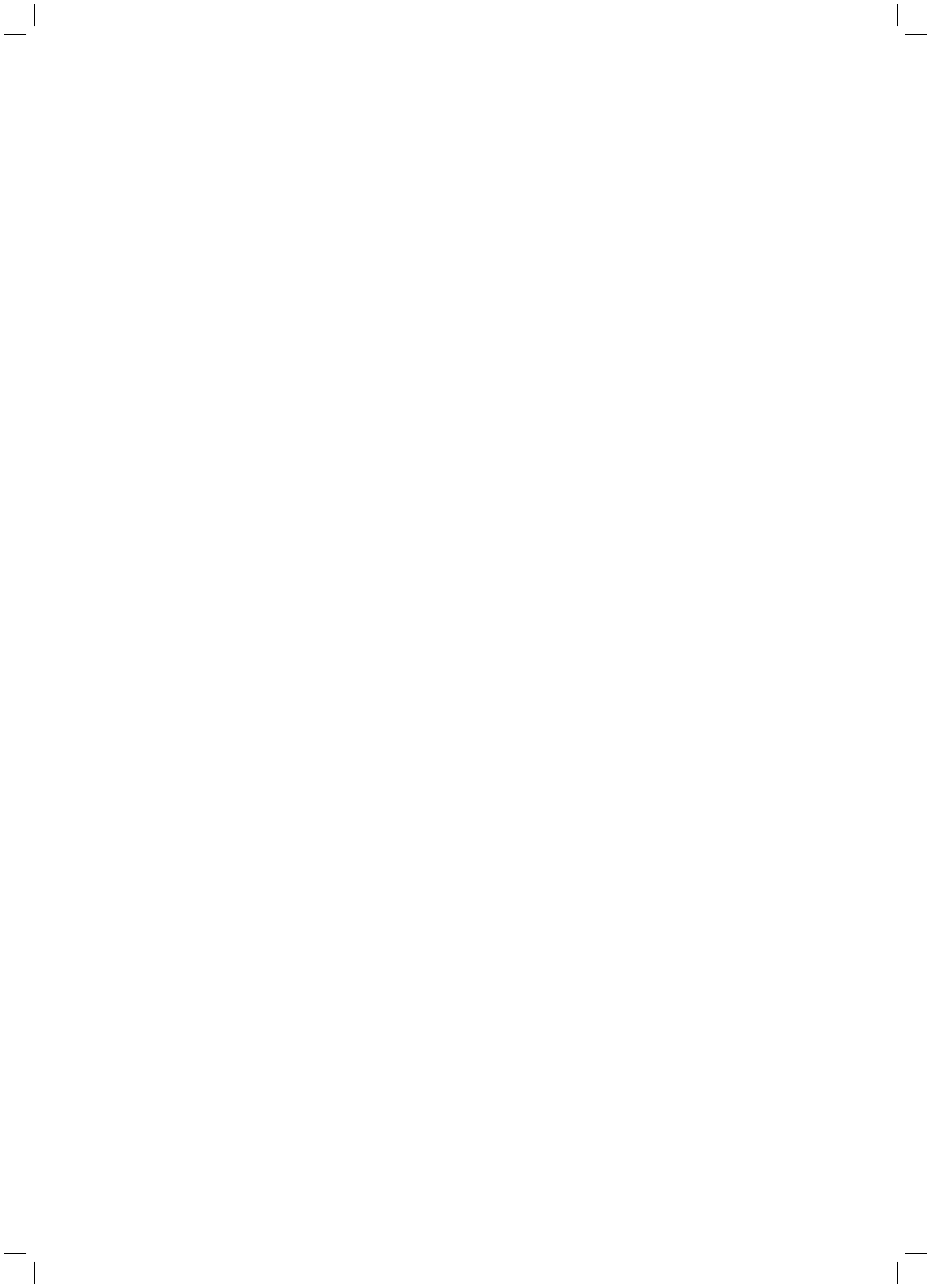

 $\sim$  nec $\alpha$ 

# Acknowledgements

The original NEC was designed and drafted by Dr Martin Barnes then of Coopers and Lybrand with the assistance of Professor J. G. Perry then of the University of Birmingham, T. W. Weddell then of Travers Morgan Management, T. H. Nicholson, Consultant to the Institution of Civil Engineers, A. Norman then of the University of Manchester Institute of Science and Technology and P. A. Baird, then Corporate Contracts Consultant, Eskom, South Africa.

The fourth edition of the NEC suite was produced by the Institution of Civil Engineers through its NEC4 Contract Board.

The NEC4 Contract Board is:

- P. Higgins, BSc (Hons), CEng, FICE (Chair) P. T. Cousins, BEng (Tech), DipArb, CEng, MICE, FCIArb
- I. Heaphy, BSc (Hons), FRICS, FCIArb, FCInstCES, MACostE
- S. Jackson, LLB, LLM, MSc, FCIArb, FCInstCES
- S. Rowsell, BSc, CEng, FCIHT, FICE, MCIPS

The Y(IR) drafting team consisted of:

J. N. Golden, BEng, LLB, CEng, FICE, FIEI, FCIArb, MRICS, Solicitor

The Institution of Civil Engineers acknowledges the help given by the NEC4 Contract Board and the drafting team.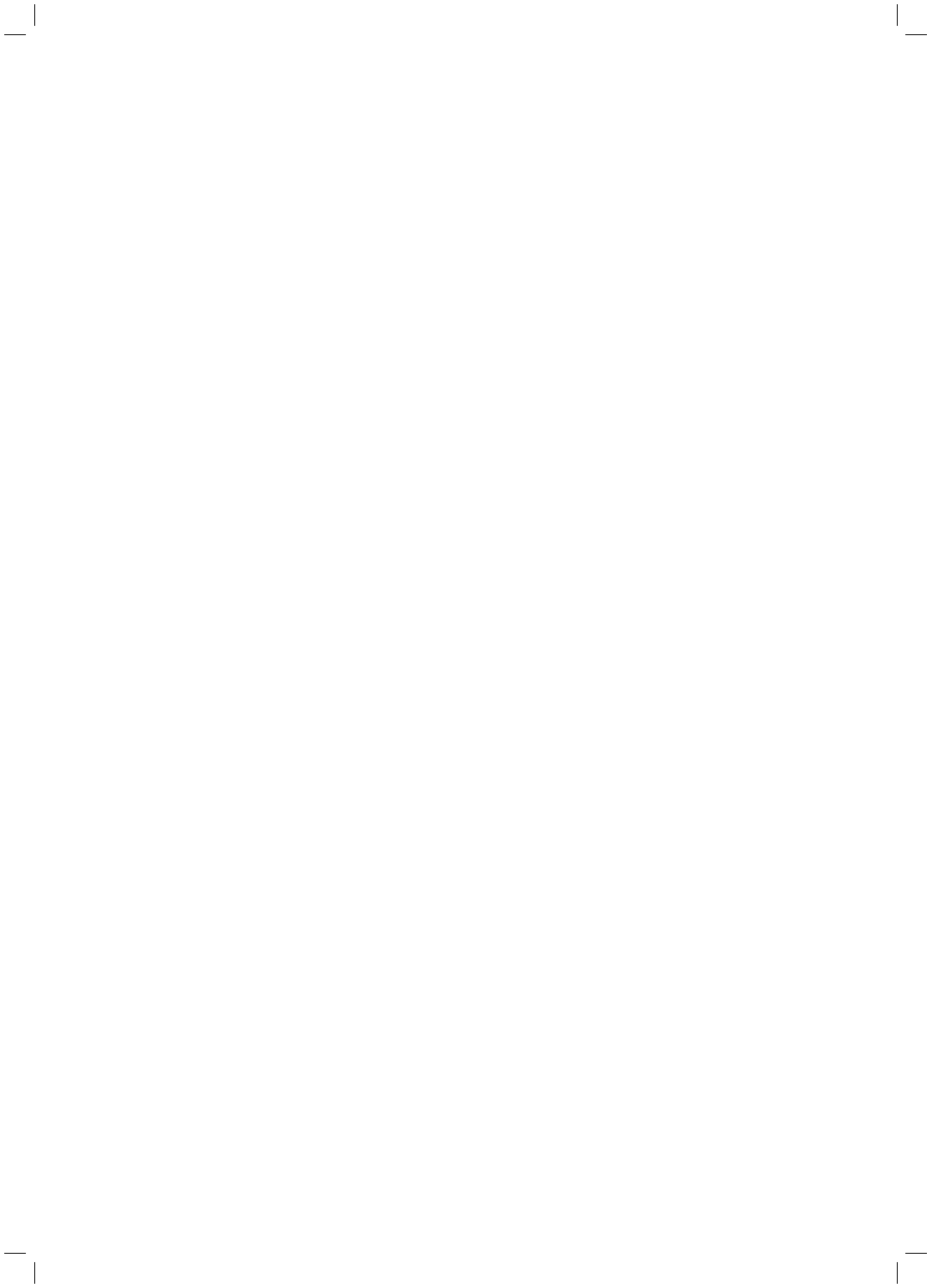$\sim$ nec<sup>4</sup>

#### **ALC FLOW CHART Y(IR)1: CONSTRUCTION CONTRACTS ACT 2013**

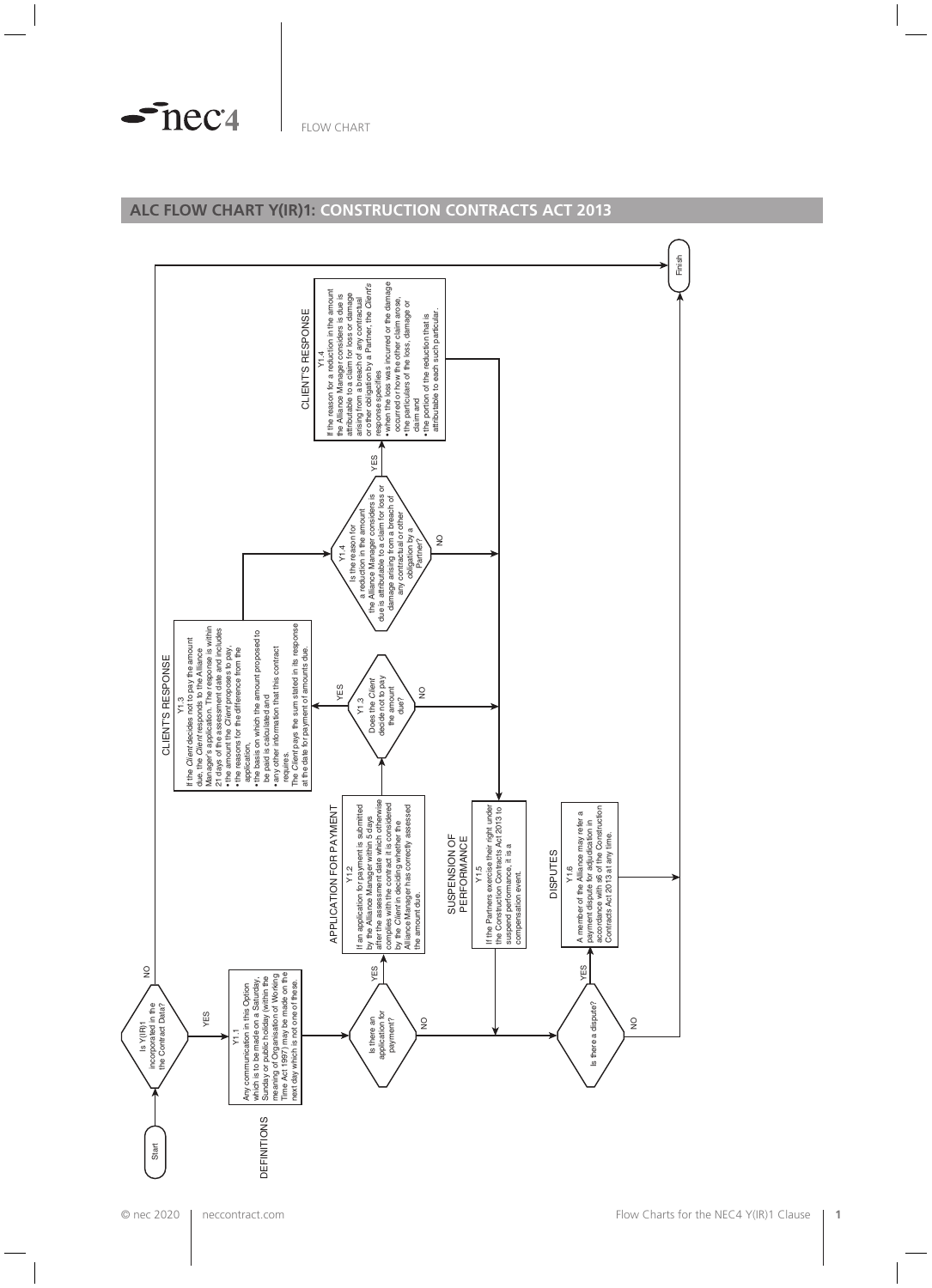$\sim$ nec<sup>4</sup>

## **DBOC FLOW CHART Y(IR)1: CONSTRUCTION CONTRACTS ACT 2013**

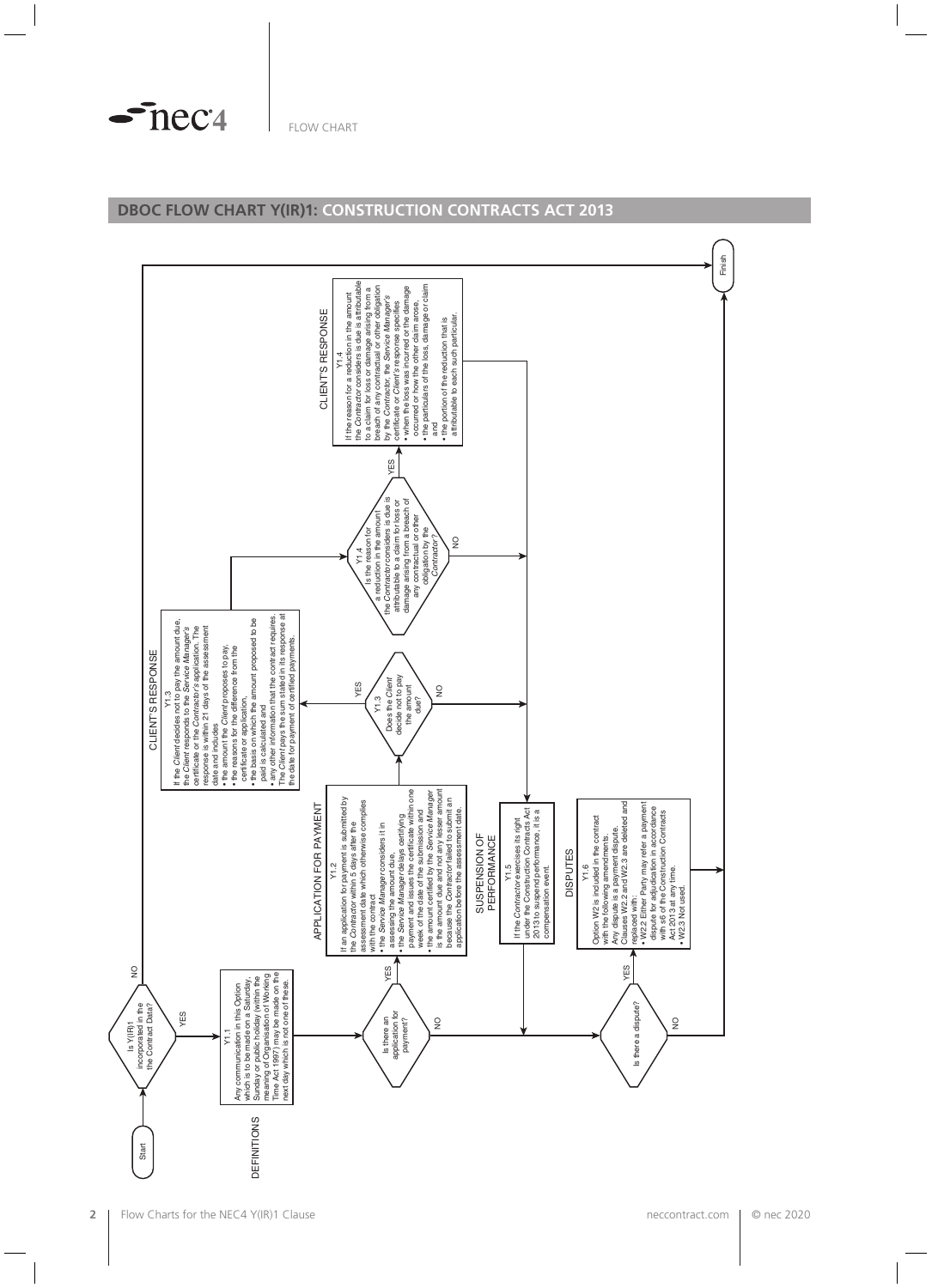$\sim$ nec<sup>4</sup>

#### **ECC FLOW CHART Y(IR)1: CONSTRUCTION CONTRACTS ACT 2013**

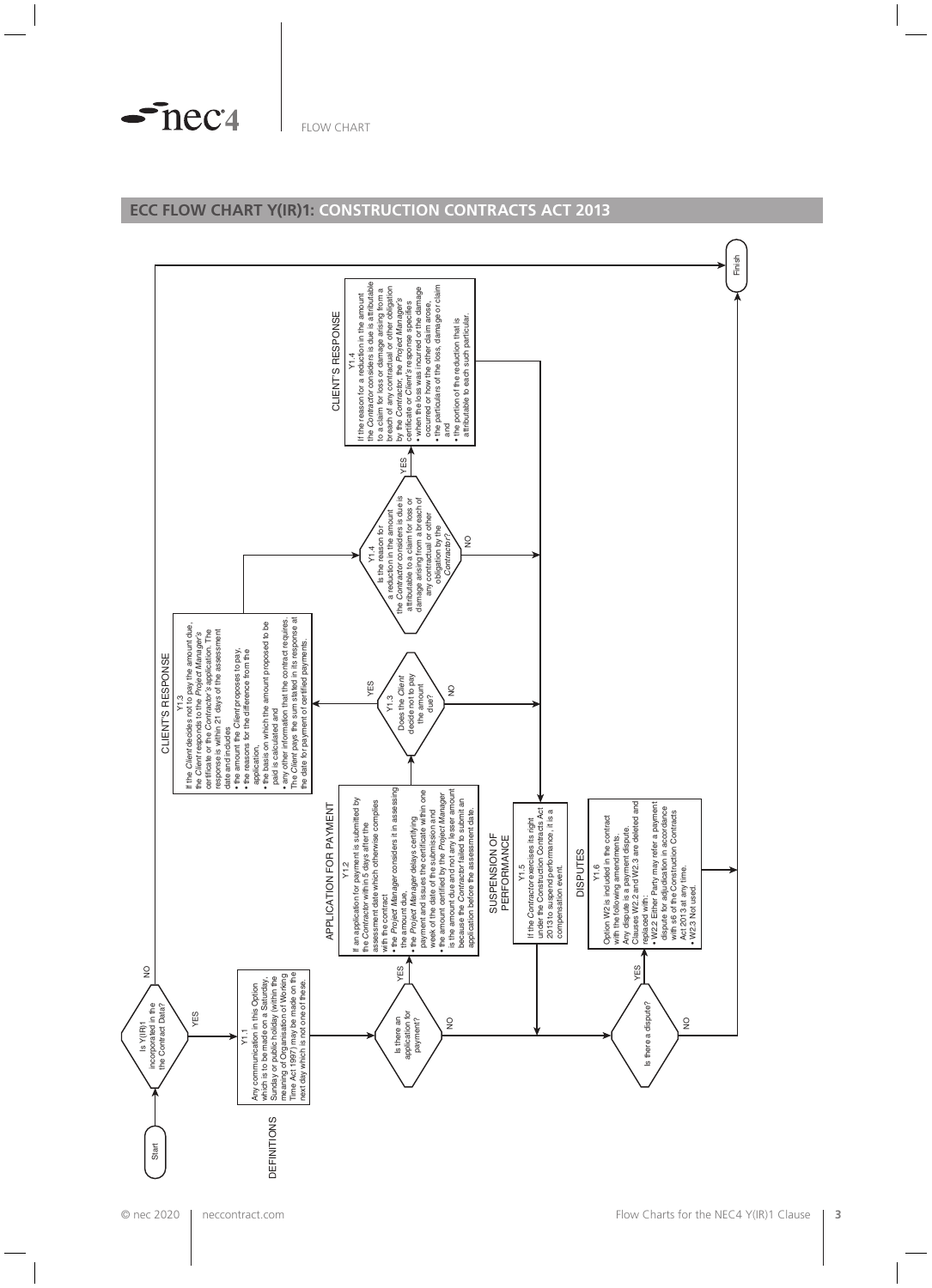$\sim$ nec<sup>4</sup>

#### **ECSC FLOW CHART YS(IR)1: CONSTRUCTION CONTRACTS ACT 2013**

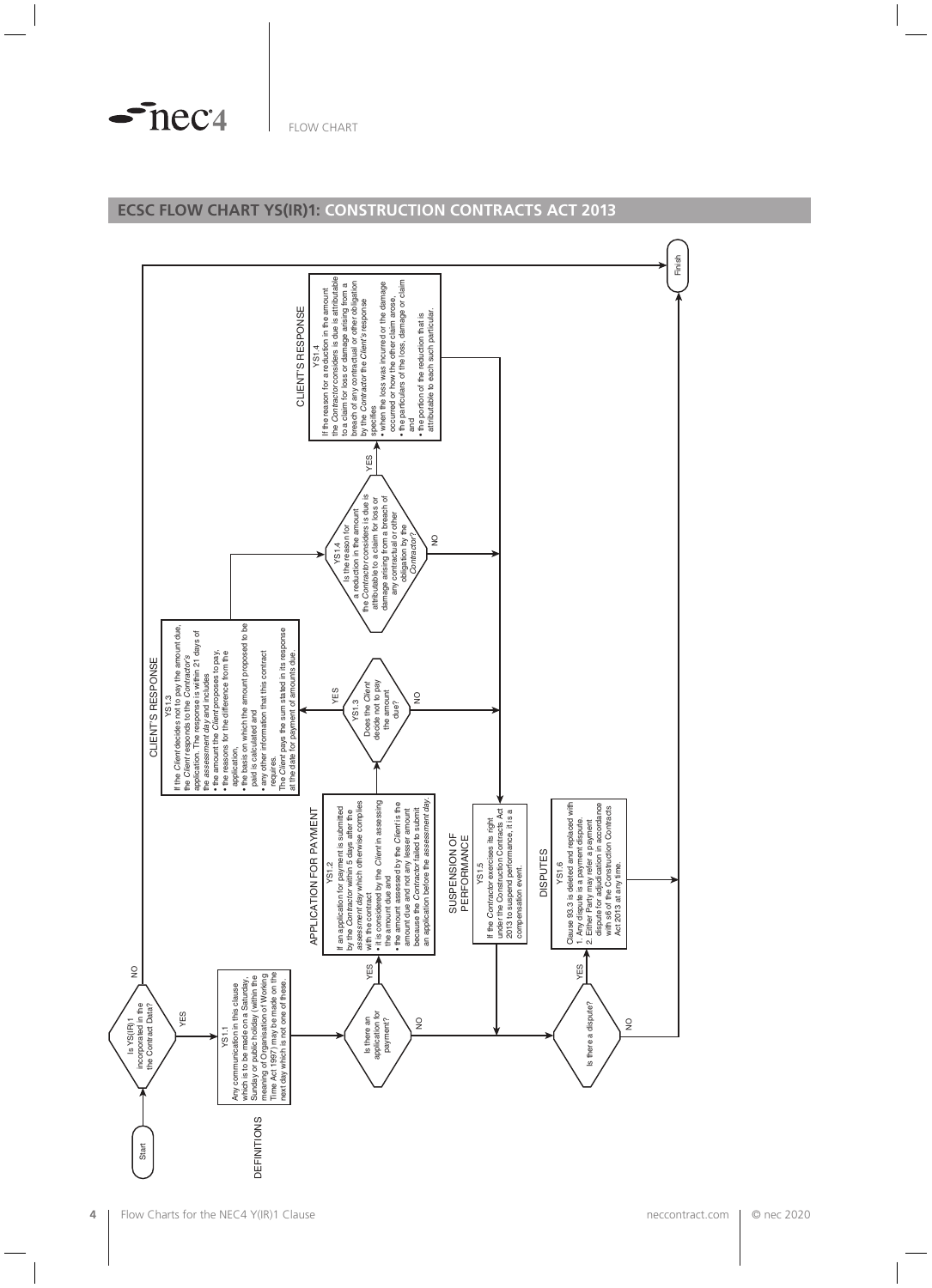$\sim$ nec<sup>4</sup>

#### **PSC FLOW CHART Y(IR)1: CONSTRUCTION CONTRACTS ACT 2013**

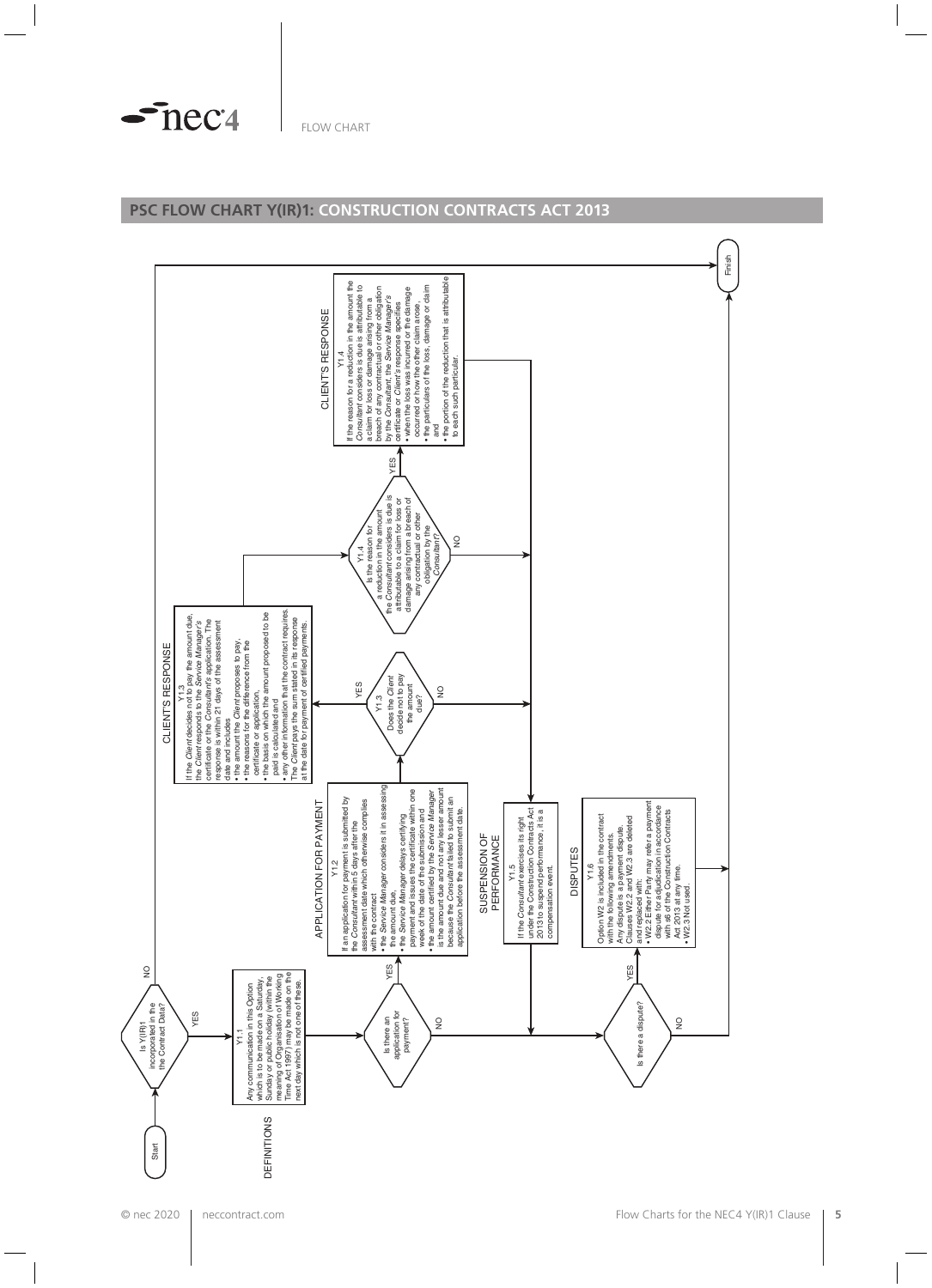$\sim$ nec<sup>4</sup>

#### **PSSC FLOW CHART YS(IR)1: CONSTRUCTION CONTRACTS ACT 2013**

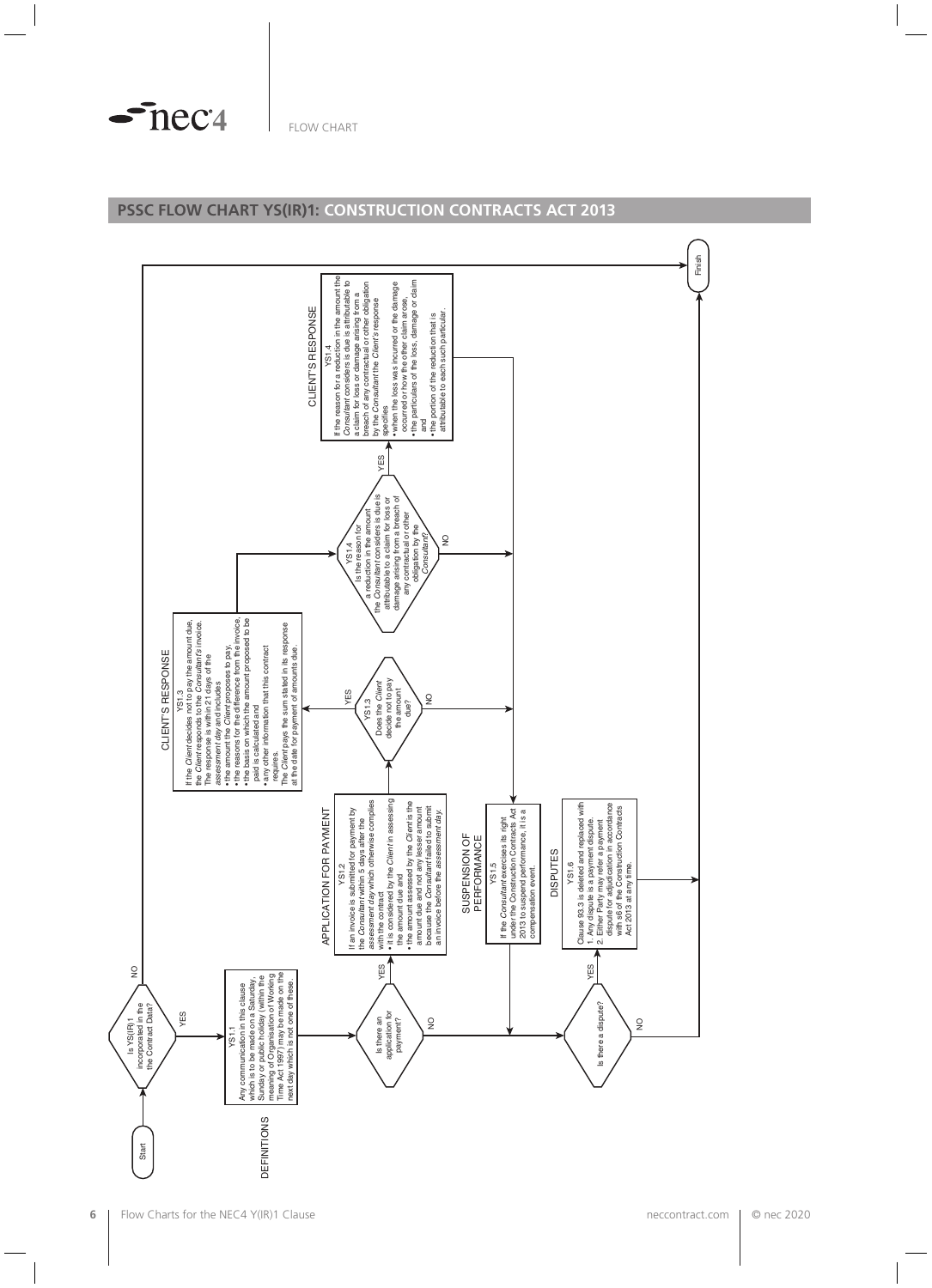$\sim$ nec $4$ 

## **TSC FLOW CHART Y(IR)1: CONSTRUCTION CONTRACTS ACT 2013**